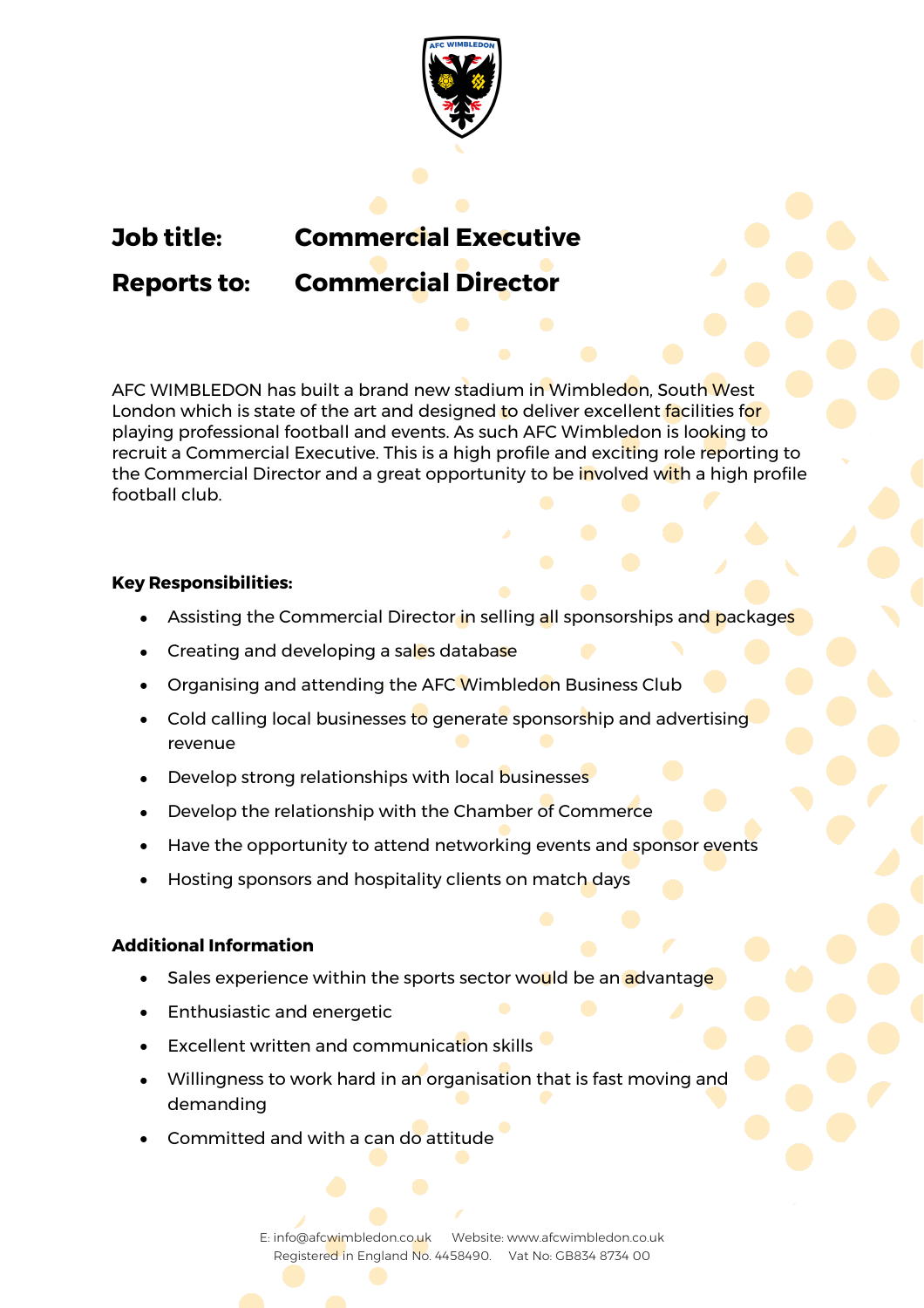

#### **Qualifications and Experience**

- Degree or recognized sports business qualification preferable but not essential
- Some sales experience would be an advantage
- Excellent telesales skills
- Excellent project management skills
- Self motivated with a passion to succeed whilst at the same time the ability to work as part of a team
- Ability to work under pressure
- **IT literate**
- Strong attention to detail

This role will be offered on a full time basis

**Salary** Up to £25,000 plus OTE bonus

**Closing date** Thursday 16th December 2021

If you believe you have the right skills for this position please apply by sending an up to date CV with covering letter including salary expectations to Ivor.Heller@AFCWimbledon.Ltd.UK

> E: info@afcwimbledon.co.uk Website: www.afcwimbledon.co.uk Registered in England No. 4458490. Vat No: GB834 8734 00